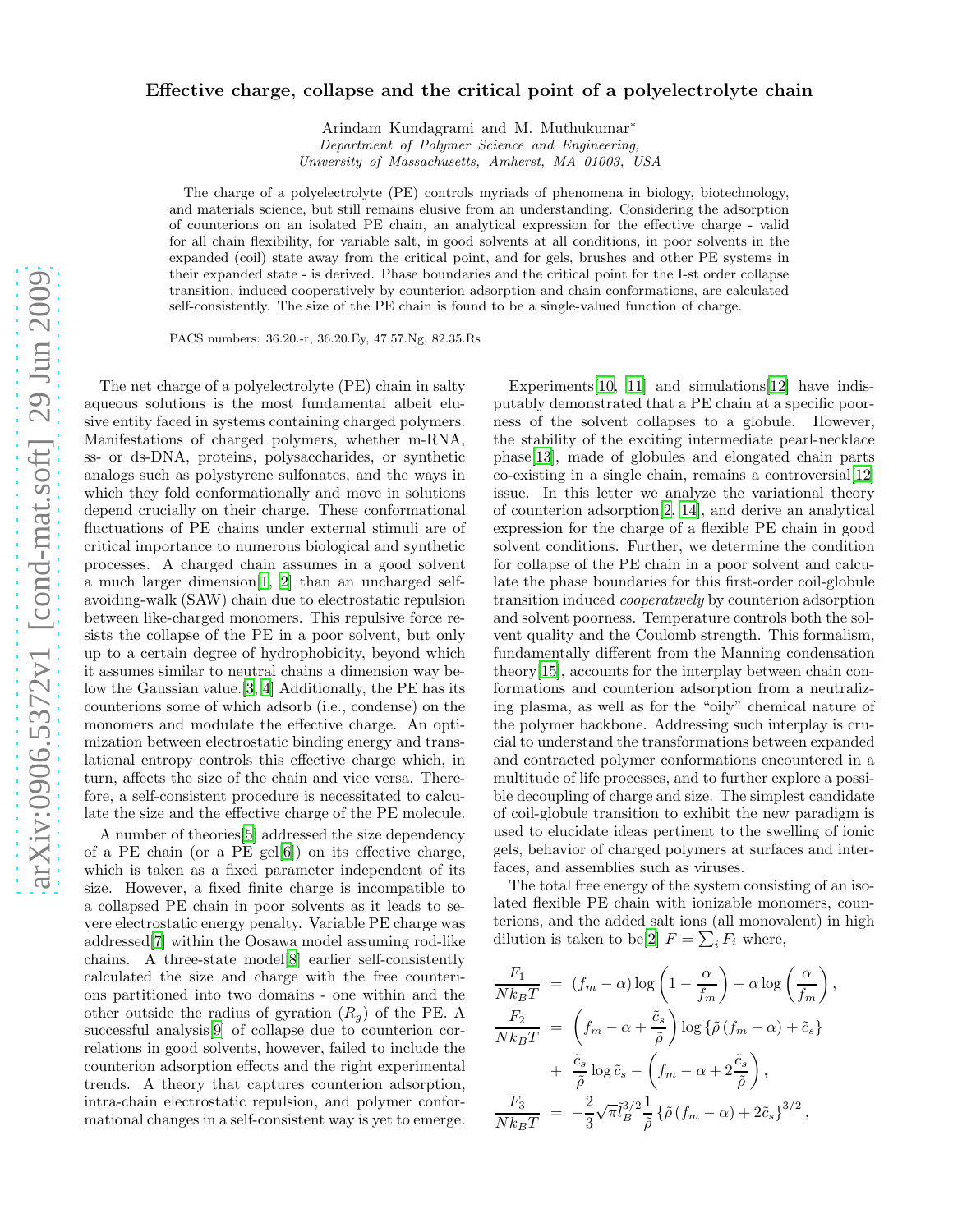$$
\frac{F_4}{Nk_BT} = -\alpha \tilde{l}_B \delta,
$$
\n
$$
\frac{F_5}{Nk_BT} = \frac{3}{2N} \left( \tilde{l}_1 - 1 - \log \tilde{l}_1 \right) + \frac{4}{3} \left( \frac{3}{2\pi} \right)^{3/2} \frac{w}{\sqrt{N}} \frac{1}{\tilde{l}_1^{3/2}}
$$
\n
$$
+ \frac{w_3}{N\tilde{l}_1^3} + 2\sqrt{\frac{6}{\pi}} f^2 \tilde{l}_B \frac{N^{1/2}}{\tilde{l}_1^{1/2}} \Theta_0(a), \quad \text{where}
$$
\n
$$
\Theta_0(a) = \frac{\sqrt{\pi}}{2} \left( \frac{2}{a^{5/2}} - \frac{1}{a^{3/2}} \right) \exp(a) \text{erfc}(\sqrt{a}) + \frac{1}{3a} + \frac{2}{a^2}
$$
\n
$$
- \frac{\sqrt{\pi}}{a^{5/2}} - \frac{\sqrt{\pi}}{2a^{3/2}}, \tag{1}
$$

 $a^{5/2}$ 

 $2a^{3/2}$ 

with the contributions being due to, respectively, the entropy of mobility along the chain backbone of adsorbed counterions  $(F_1)$ , the translational entropy of the free ions  $(F_2)$ , fluctuations in densities of all mobile ions  $(F_3)$ , as in the Debye-Hückel theory), adsorption (Coulomb) energy of the bound pairs  $(F_4)$ , and the free energy of the chain[\[14\]](#page-3-13)  $(F_5)$  resulting from its connectivity (conformational entropy), the excluded volume (two-body), steric (three-body), and screened electrostatic interactions between monomers. Here  $f_m \equiv N_c/N$ ,  $\alpha \equiv M/N$ , with  $N, N_c$  and M being the numbers, respectively, of monomers, of ionizable monomers, and of adsorbed counterions,  $k_B$  the Boltzmann constant, and T the temperature.  $\tilde{c}_s \equiv c_s l_0^3 \equiv n_s l_0^3 / \Omega$ , and  $\tilde{\rho} \equiv \rho l_0^3 \equiv N l_0^3 / \Omega$ with  $n_s, l_0$  and  $\Omega$  being, respectively, the number of salt cations, the length of a monomer (Kuhn step length for a flexible polymer), and the volume of the system.  $\tilde{\kappa} = \sqrt{4\pi \tilde{l}_B \left\{ \tilde{\rho} \left(f_m - \alpha\right) + 2\tilde{c}_s \right\}}$  is the dimensionless inverse Debye length. Here,  $\tilde{\kappa} = \kappa l_0$ , and  $\tilde{l}_B = C_1/T$  is the dimensionless Bjerrum length with  $C_1 = e^2/4\pi k_B \epsilon_0 \epsilon l_0$ , where  $e, \epsilon_0$ , and  $\epsilon$  are the electron charge, vacuum permittivity, and the solvent dielectric constant, respectively.  $\delta = (\epsilon l_0 / \epsilon_l d)$  with  $\epsilon_l$ , and d being, respectively, the local dielectric constant[\[2,](#page-3-1) [16\]](#page-3-15), and the ion-pair separation. Further,  $\langle R^2 \rangle = N l l_1 \equiv N l^2 \tilde{l}_1 = 6 R_g^2$  with,  $\tilde{l}_1 = l_1/l$  and  $f = (N_c - M)/N = f_m - \alpha$ .  $\Theta_0(a) =$  $2/15(a \ll 1), 1/3a(a \gg 1)$  is a cross-over function[\[2,](#page-3-1) [14](#page-3-13)] of  $a \equiv \tilde{\kappa}^2 N \tilde{l}_1/6$ .

Generally,  $F = \sum_i F_i$  must be minimized selfconsistently with respect to both f and  $\tilde{l}_1$  to obtain the equilibrium values of the variables. We note that f features in  $F_5$  only in the fourth term that describes the long-range electrostatic interactions between charged monomers. However, the adsorption energy  $(F_4)$  related to the short-range ion-pair electrostatic attraction is more significant to  $F_5$  and shows a greater variation with  $f$  in most conditions. At low salt both the logarithmic and the linear terms in  $F_2$  will dominate the  $f^{3/2}$ term in  $F_3$ , and at high salt the variation of  $F_3$  with f is negligible. The full numerical analysis confirms these predictions, and allows us to propose an adiabatic approx*imation* in which the chain free energy  $(F_5)$  is decoupled from the rest. Then  $F_{ad} = F_1 + F_2 + F_4$  are the relevant contributions that determine the effective charge f. This



<span id="page-1-1"></span>FIG. 1: Temperature induced collapse, phase boundaries for the chain charge and size, and the critical point of a fully ionizable polyelectrolyte chain. Fixed parameters are:  $N = 1000$ ,  $\tilde{\rho} = 0.0005, \delta = 3.0,$  Ionizability  $f_m = 1.0, \Theta_t = 400$ K, and  $\tilde{c}_{s1} = 0.0$ . Critical values are:  $T^* = 184.9$ K,  $w_3^* = 8.5$ ,  $\tilde{l}_1^* = 2.3, f^* = 0.020$ , and from  $T^*, \tilde{l}_B^* = 4.867, w^* = -1.163$ . Dotted curves are the analytical result [Eq. [\(2\)](#page-1-0)] in the expanded state.

adiabatic approximation, however, progressively fails for lower molecular weights, higher  $l_B$ 's and lower  $\delta$ 's ( $F_5$  becomes important and comparable to  $F_4$  in those cases), but, otherwise, remains applicable for a reasonably wide range of experimental conditions, especially at low and very high salts. Within adiabatic approximation, therefore,  $F_{\text{ad}}$  does not contain the expansion factor and we can minimize over only  $\alpha$  to obtain the effective charge.  $\partial F_{\rm ad}/\partial \alpha = 0$  gives us, using  $f = f_m - \alpha$ ,

<span id="page-1-0"></span>
$$
f = \frac{-\left(\tilde{c}_s + e^{-\delta \tilde{l}_B}\right) + \sqrt{\left(\tilde{c}_s + e^{-\delta \tilde{l}_B}\right)^2 + 4\tilde{\rho}f_m e^{-\delta \tilde{l}_B}}}{2\tilde{\rho}}(2)
$$

 $(f_m = 1$  for a fully ionizable chain). The present model is immediately related to experimental systems, where the "oily" backbone of the polymer presents heterogeneities in the dielectric function of the medium. Eq. [\(2\)](#page-1-0) is the expression for the effective charge of an isolated PE chain, regardless of its flexibility, at all conditions in a good solvent, and in the expanded (coil) state away from the critical point in a poor solvent. This closed form analytical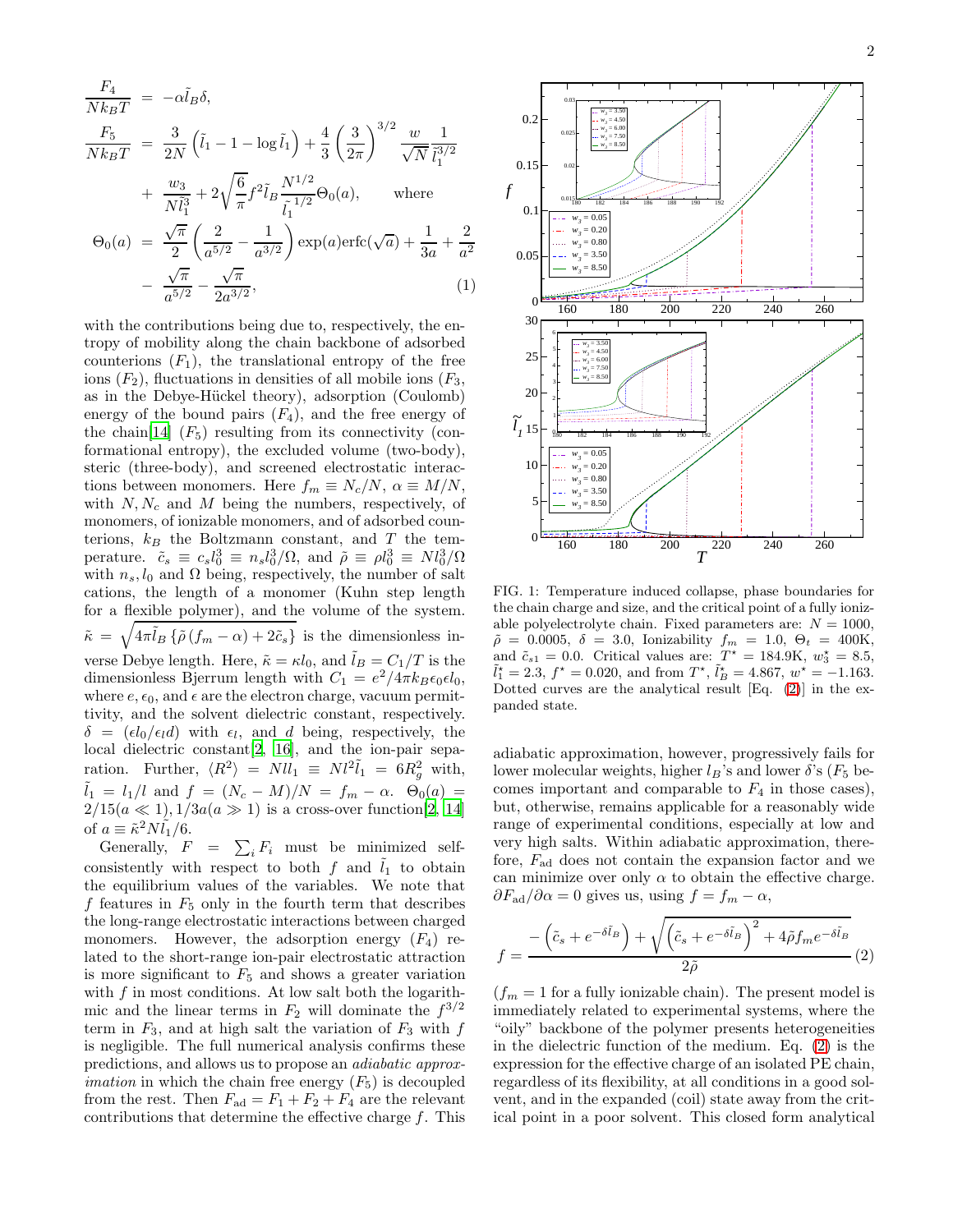expression, as a function of the monomer density, maximum ionizability, salt concentration, the Bjerrum length (temperature and the bulk dielectric constant), and the dielectric mismatch parameter  $\delta$ , is reported for the first time in literature.  $\delta = C_2 \epsilon l_0$  has a non-universal constant  $C_2 = (\epsilon_i d)^{-1}$ , which can be determined from experiments using Eq. [\(2\)](#page-1-0). Further, the contributions to  $F_{\rm ad}$  only depend on the number of ionizable monomers inside a polymeric system, not on the size and shapes of the chains. In addition, the effective charge depends only on the average monomer density  $\rho$  (in volume  $\Omega$ ), but not explicitly on the molecular weight  $(N)$ . The generality of the effective charge expression warrants its validity for gels, brushes, and any other PE system in dilute solutions, as long as with changing  $f$  the variation in the adsorption energy for bound counterions  $(F_4)$  is more significant to the variation of the intra-chain electrostatic interaction energy (term 4 in  $F_5$ ). For denser systems, higher counterion adsorption is expected in order to minimize the intra-chain repulsive energy. The size of the chain in the adiabatic (or expanded) state is determined by minimizing  $F_5$  with respect to  $\tilde{l}_1$ , using the f from Eq. [\(2\)](#page-1-0).

When the chain collapses  $(\tilde{l}_1 \leq 1,$  the Gaussian value) in a poor solvent away from the critical point, the chain collects most of its counterions reducing the effective charge and the electrostatic penalty, and the two- and three-body interaction terms dominate the free energy  $(F_5)$ . Here we employ the *neutral chain* approximation in which we assume  $f \simeq 0$  or  $\alpha = f_m$ , and only  $F_5$  (with the fourth term in it being zero) survives. This approximation breaks down (verified numerically) progressively closer to the critical point where the electrostatic interactions between monomers become comparable to the excluded volume and steric interactions. However, away from the critical point  $\partial F_5/\partial \tilde{l}_1 = 0$ , in conjunction with  $l_1 \leq 1$  in the collapsed state, yields the expansion factor

<span id="page-2-0"></span>
$$
\tilde{l}_1^c = \left(\frac{3}{2}\right)^{\frac{2}{3}} \frac{2\pi}{3} \left(\frac{w_3}{|w|}\right)^{\frac{2}{3}} N^{-\frac{1}{3}} = 2.274 \left(\frac{w_3}{|w|}\right)^{\frac{2}{3}} N^{-\frac{1}{3}}.
$$
 (3)

This implies that  $R_g^2 \sim R_g^2(\theta)\tilde{l}_1^c \sim N l_0^2 N^{-1/3}$ , or  $R_g \sim$  $N^{1/3}$ , which is the compact globule limit. Note that w must be negative to have a collapse  $(l_1 \leq 1)$ . Now, exactly at collapse the binodal (equal chemical potential) states are, respectively, the  $f = 0$  (collapsed) and  $f \neq 0$ (expanded). Note that for the present situation, chemical potential is the free energy per monomer. Equality of chemical potentials of the components in these two phases having zero osmostic pressure achieved in equilibrium in a dilute solution yields, using Eq. [\(3\)](#page-2-0) to determine the free energy at collapse,

<span id="page-2-1"></span>
$$
\frac{1}{Nk_BT} \left\{ (F_1 + F_2 + F_4) \Big|_{\alpha = \alpha^c} - (F_1 + F_2 + F_4) \Big|_{\alpha = f_m} \right\} \n+ \frac{4}{9} \left( \frac{3}{2\pi} \right)^3 \frac{(1 - \Theta_t/T)^2}{w_3} = 0
$$
\n(4)

where,  $\alpha^c$  satisfies Eq. [\(2\)](#page-1-0), and the dependency of w

on T is given as  $w = (1 - \Theta_t/T)$ . Considering the temperature dependency of the Bjerrum length,  $l_B = C_1/T$ , simultaneous solutions of T and  $\alpha^c$  in Eqs. [\(2\)](#page-1-0) and [\(4\)](#page-2-1) give us the temperature and the effective charge of the expanded chain at collapse.



<span id="page-2-2"></span>FIG. 2: Salt induced collapse of a fully ionizable polyelectrolyte chain. Fixed parameters are:  $N = 1000, \ \tilde{\rho} = 0.0005$ ,  $\delta = 3.0$ , Ionizability  $f_m = 1.0$ ,  $\Theta_t = 400$ K,  $T = 300$ K, and therefore,  $\tilde{l}_B = 3.0$ , and  $w = -0.333$ . Critical values are:  $\tilde{c}_{s1}^* = 0.00305, w_3^* = 0.46, \tilde{l}_1^* = 0.9$ , and  $f^* = 0.051$ . Dotted curves are the analytical result [Eq. [\(2\)](#page-1-0)] in the expanded state.

The above approximations which simplify the analysis by decoupling the chain free energy with rest and allow us to obtain the closed form expression of charge [Eq. [\(2\)](#page-1-0)] fail near the critical point where  $f$  is substantially higher than zero. Therefore, to obtain the critical point and the phase boundaries, we minimize the total free energy (sum of all five components) numerically with respect to both variables (i.e.,  $f$  and  $l_1$ ). The critical point and the phase boundaries for the temperature induced collapse of a fully ionizable chain in salt-free conditions are presented in Fig. [1.](#page-1-1) The unique feature of this calculation is to take temperature as the only independent variable, thus rendering w and  $l_B$  as dependent functions through, respectively, the relations  $w = 1 - \Theta_t/T$ , and  $\tilde{l}_B = 18000/\epsilon T l_0$ , assuming that the Bjerrum length in water at room temperature is  $\sim 0.75$  nm, and the Kuhn length  $(l_0)$  is  $\sim 0.25$  nm [keeping in mind a polymer of type sodium